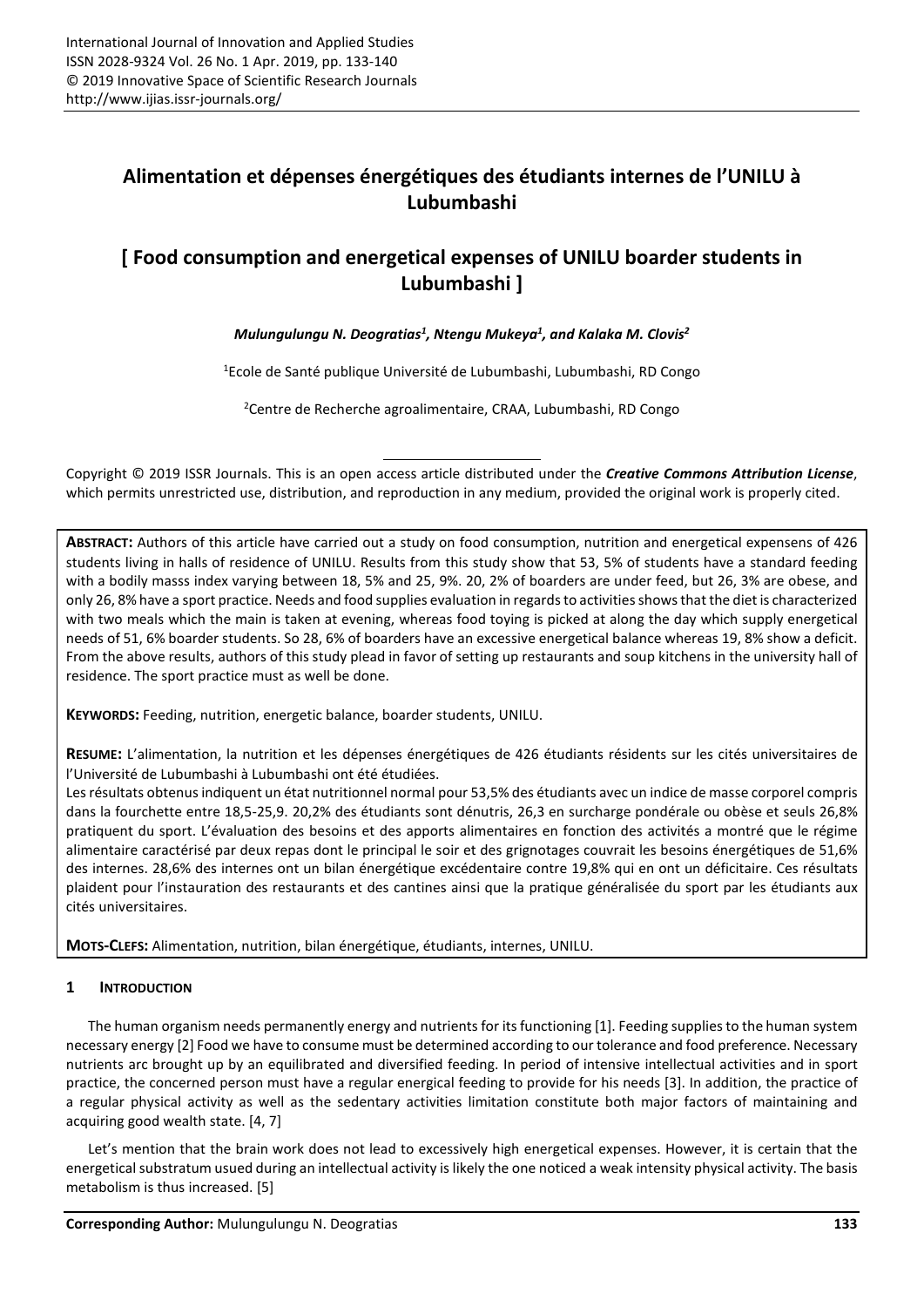To have the best efficacy, it is required throughout the day a balanced, varying and well distributed diet. The brain needs about forty substances in order to work correctly : such as vitamins , minerals, oligo elements, amino acids, essential fat acids. But a single food is not able to contain all these elements [1]

 Most of UNILU student's activities are not exclusively mental (intellectual), but they are di versified. In consequence, their diet should be adjusted. Students representatives, in terms of nutritional balance, that is 56% are mistaken, and bad diet habits cause injurious effect on their physical and psychical health. [6]

As there does not exist neither restaurant nor soup kitchens in the university hall of residence, student's boarders buy at random their foods tuffs on any market and try to cook them by themselves. The meal quality, quantity and frequency are prepared according to personal/ individual income. They are also subordinated to the available time of each other depending on duties and times of studying.

Feeding may be a factor that influence in general the health of students in the UNILU hall of residence in Lubumbashi. That is why authors of this study were interested in their feeding versus the energical expenses deriving from their activities.

# **2 BACKGROUND, MATERIAL AND METHODS**

## **2.1 BACKGROUND**

The study has been carried out from May the first up to the 30<sup>th</sup>, 2017 on the UNULU boarding house in Lubumbashi, province of Haut Katanga.

The Academic general secretary statistical tables records 4900 boarder students among 29.500 registered students in 2017. The University boarding has got ten buildings and ten homes. Many extra activities are performed in this area, such as agriculture, detail trade, sport (football, basketball, volley-boll, box, karate, judo, weight lifting and athleticism…) Let's mention that sportive equipment's are not sufficient in the UNILU Boarding house.

# **2.2 MATERIALS**

Important materials used in the inquiry and treatment of data's were made of the follows:

- Boarder students
- Inquiry questionnaire
- SOEHNLE scale of 130 Kg maximal range for persons, and a BUEHLER scale 5 Kg max range.
- a metric
- a graded test tube of 500ml.
- Epi Info software 2007 version, and Excel 2013.

## **2.3 METHOD**

We have carried out a transversal descriptive study made on boarder students including men and women. We made a single random sampling though the formula n=Z<sup>2</sup> x pxq/d<sup>2</sup>. With Z (1, 96) = study confidence threshold; p (50%) = population proportion consuming studded diet according to WHO recommendation (standards); d (5%) = precision degree of the study;  $q=1-p$  is the population proportion who don't consume the diet;  $n =$  population sample. In order to cover non responding's, the result was multiplied by 1, 11 which is the equivalent value to the corrective factor c (c =  $1/1$ - f; with f equivalent to 10% or 0, 1. Thus, the corrective factor  $c = 1/1$ - 0,  $1 = 1$ , 11). So n = 384 x 1, 11 = 426 students including 386 men and 40 women. Let's point out the sample was 79% made of un married, 62% who are supplied by relatives (parents) with food, and 53 % who are financially helped by relatives and have a medium monthly income of 50 \$ US.

## - **Socio – demographic and diet investigations**

We collected informations of investigated persons, by the questionnaire, about the age, the gender, civil status, financial origin, supplying source, and sportive and daily physical activities. We also asked questions on diet habits, food quantity and kinds. strengthening drinks consumed. We weighted food from a scale, and the strengthening drinks quantities were evaluated through a graded test – tube. The conversion of food quantity in energy and nutrients has been obtained with the help of the food composition tables [8].

## - **Anthropometric parameters determination [9]**

**Weight**: Persons were weighted by a digital scale. The person was standing, without any charge, with arms along the body. The weight was red on a screen.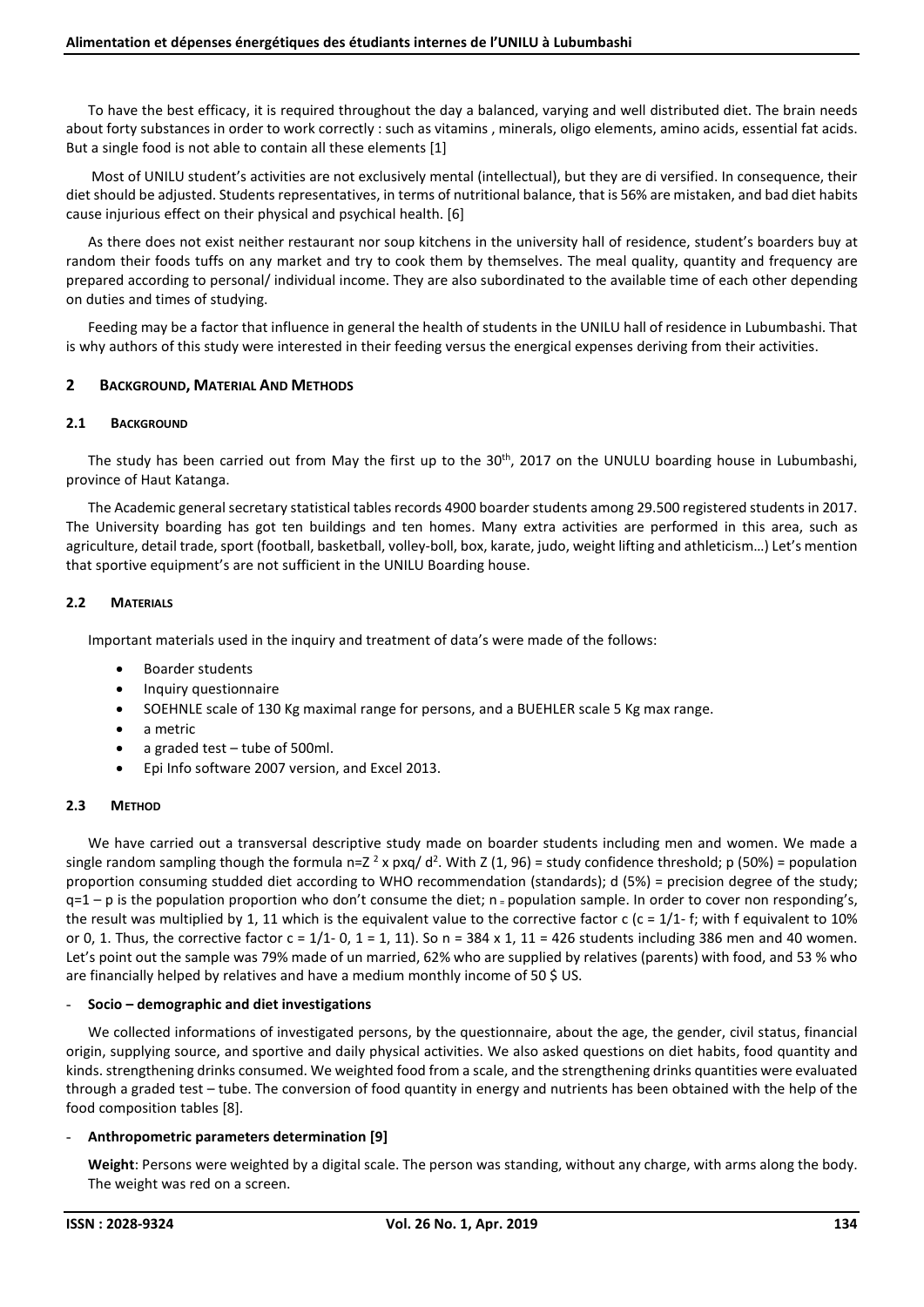**Stature (height):** We got the stature with the help of a metric. The person was standing, without shoes, along the wall. **The Bodily mass index (BMI):** It has been obtained by dividing the weight (in Kg) by the square of the stature (height) (in m). (B  $M = W/s^2$ 

# - **Daily energetic expenses**

It was calculated by using the "Harris and Benedict improved "formula. Linked to each type of activity and at the physical activity, the daily energetic expense is obtained by multiplying the basis metabolism ( taking into account the gender, the eight, the weight, the age ) with the own factor of the considered activity, and with the number of daily hours devoted to that activity using the appropriate multiplication factors. [10, 11].

# **3 RESULTS AND DISCUSSION**

# **3.1 RESULTS**

|              |      | Gender |       |            |
|--------------|------|--------|-------|------------|
| Age scope    | Male | Female | Total | Percentage |
| [17, 20]     |      |        | 6     | 1,4        |
| [20, 23[     | 60   | 6      | 66    | 15,5       |
| [23, 26[     | 213  | 23     | 236   | 55,3       |
| [26, 29[     | 70   | 9      | 79    | 18,5       |
| [29, 32[     | 21   |        | 22    | 5,1        |
| [32 et plus[ | 17   |        | 17    | 3,9        |
| Total        | 386  | 40     | 426   | 100        |
| Percentage   | 90,6 | 9,4    | 100   |            |

#### *Table 1. Break down of the students by age and gender*

The age average is 25 years old. Table I shows that our ample is made of two sexes. The Masculine gender is predominant and represents 90, 6% masculine.

## *Table 2. Break down of students by the eight (stature) in cm*

| Stature (cm) | <b>Number</b> | Percentage |
|--------------|---------------|------------|
| $150 - 155$  | 33            |            |
| $156 - 160$  | 74            | 17,3       |
| $161 - 165$  | 218           | 51,1       |
| $166 - 170$  | 62            | 14,5       |
| $171 - 175$  | 28            | 6,5        |
| $176 - 180$  | 11            | 2,5        |
| Total        | 426           | 100        |

Results of table II show that students whose stature is between 161 – 165 cm were the most selected, that is 51, 1%.

#### *Table 3. Breakdown of students by the weight (kg)*

| Weight (kg)  | <b>Number</b> | Percentage |
|--------------|---------------|------------|
| $[40 - 50]$  | 9             | 2,1        |
| $[50-60]$    | 84            | 19,7       |
| $[60-70]$    | 175           | 41         |
| $[70-80]$    | 113           | 26,5       |
| $[80 - 100]$ | 34            | 7,9        |
| $[100-110]$  | 11            | 2,5        |
| Total        | 426           | 100%       |

According to the results of the above table, weight comprises between [60 - 70] has a high number, which is 41%, and the scopes of  $[100 - 110]$  and  $[40 - 50]$  have got less, respectively 2, 5 and 2, 1%.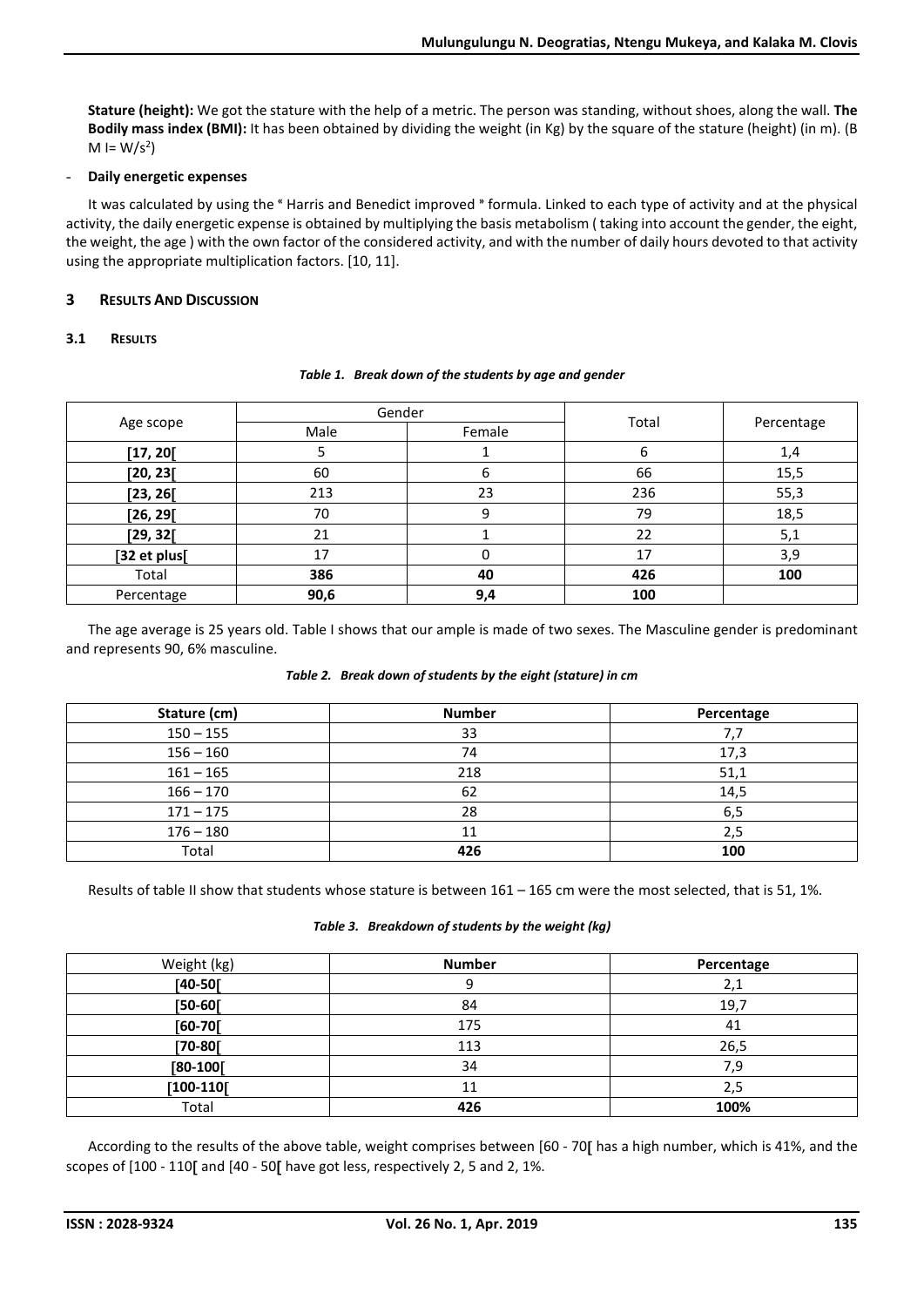| B M I kg/m <sup>2</sup> | <b>WHO Standard</b> | <b>Numbers</b> | Percentage % |
|-------------------------|---------------------|----------------|--------------|
| < 18, 5                 | Under feed          | 86             | 20,2         |
| 18,5-20,9               | Normal              | 35             | 8,2          |
| 21,0-23,3               | Normal              | 102            | 23,9         |
| 23,4-25,9               | Normal              | 91             | 21,4         |
| 26-26,6                 | Stoutness           | 25             | 5,9          |
| 26,7-28,2               | Stoutness           | 63             | 14,8         |
| 28,3-29,9               | Stoutness           | 10             | 2,3          |
| > 30                    | Obesity             | 14             | 3,3          |
| Total                   |                     | 426            | 100%         |

# *Table 4. Breakdown of students by the bodily mass index (B M I)*

Results from table IV show that students (53, 5%) having a normal B M I are situated between 18,5 – 25,9 are most represented.

|  |  |  | Table 5. Breakdown of boarders by practiced activities and related energetic expenses |
|--|--|--|---------------------------------------------------------------------------------------|
|--|--|--|---------------------------------------------------------------------------------------|

| <b>Activities</b>                | <b>Hours</b><br>number | <b>Number</b> | %    | Energetic expenses (Kcal) hour for an<br>individual of 60 kg [14, 15]. |
|----------------------------------|------------------------|---------------|------|------------------------------------------------------------------------|
| Walking                          | 1                      | 50            | 11,7 | 236                                                                    |
| Football                         | 2                      | 34            | 8    | 413                                                                    |
| Karate                           |                        | 10            | 2,3  | 590                                                                    |
| Weight lifting                   |                        | 12            | 2,8  | 354                                                                    |
| Judo                             | 1                      | 6             | 1,4  | 590                                                                    |
| Basketball                       | $\overline{2}$         | 28            | 6,6  | 354                                                                    |
| Volleyball                       | $\overline{2}$         | 16            | 3,8  | 177                                                                    |
| <b>Boxing</b>                    |                        | 8             | 1,9  | 531                                                                    |
| Lesson attendancy                | 8                      | 120           | 28,2 | 67                                                                     |
| Studying in group                | 3                      | 20            | 4,7  | 67                                                                     |
| Concentrated and intensive study | 3                      | 35            | 8,2  | 180                                                                    |
| Kitchining (cooking)             | 2                      | 63            | 14,8 | 148                                                                    |
| Washing up                       | $\overline{2}$         | 20            | 4,7  | 148                                                                    |
| Forming                          | $\overline{2}$         | 4             | 0,9  | 325                                                                    |
| Total                            |                        | 426           | 100  |                                                                        |

By this result, we notice that lesson attendancy is the main activity of students.

#### *Table 6. Breakdown of boarders by the number of daily meals and the eating time (moment)*

| <b>Number of meals</b> | <b>Number</b> | %    | <b>Eating time</b>  | <b>Number</b> | %    |
|------------------------|---------------|------|---------------------|---------------|------|
|                        |               |      | Morning             | 10            | 2,3  |
| 1 meal                 | 61            | 14,3 | At noon             | 12            | 2,8  |
|                        |               |      | Evening             | 39            | 9,2  |
|                        |               |      | Morning and at noon | 30            | 7,0  |
| 2 meals                | 242           | 56,8 | Morning and evening | 162           | 38,0 |
|                        |               |      | At noon and evening | 50            | 11,8 |
| 3 meals                | 123           | 28,9 | Evening             | 123           | 28,9 |
| Total                  | 426           | 100  | Total               | 426           | 100  |

Table VI shows that most of students (56, 8%) take two meals a day mainly in the evening.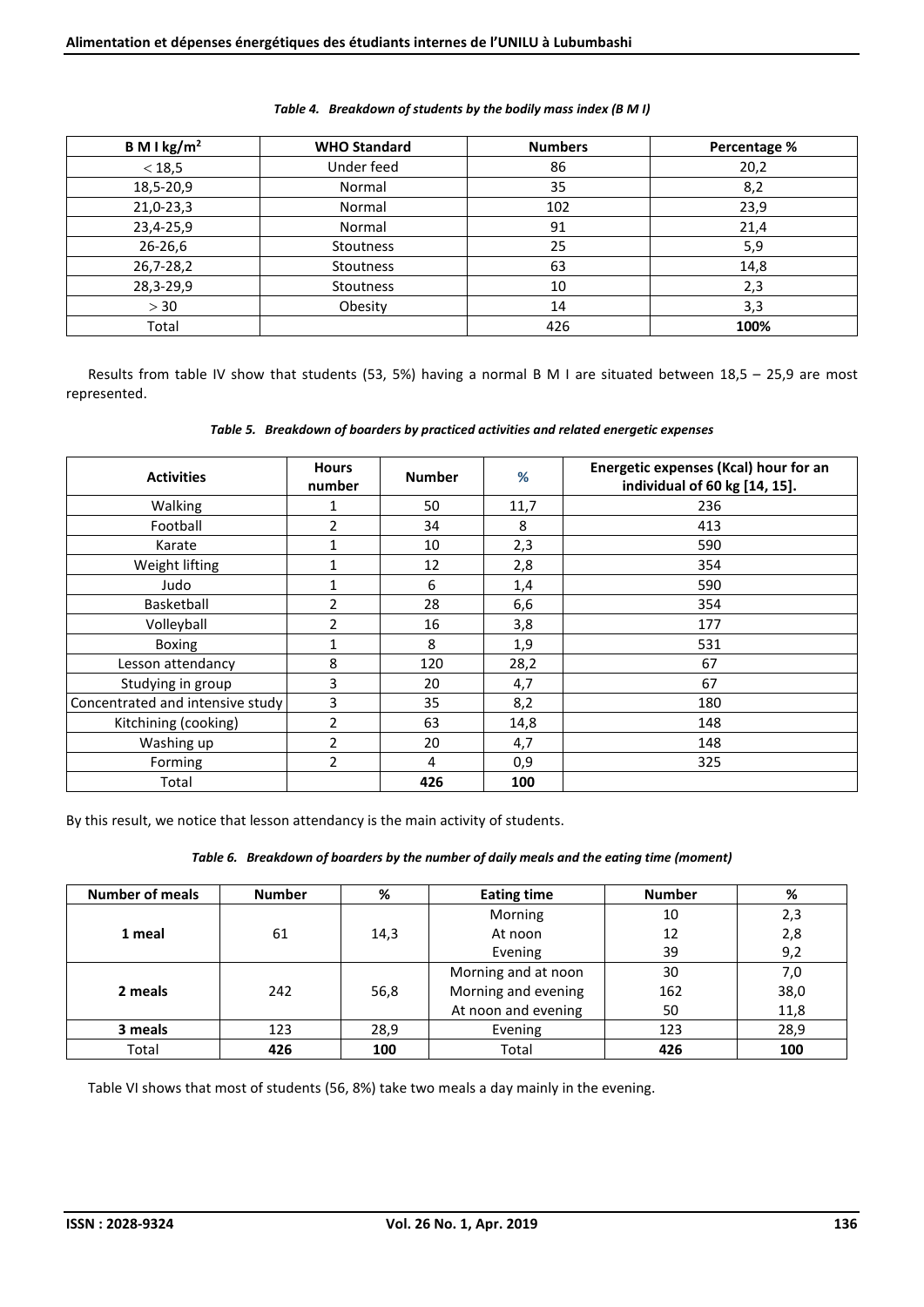| <b>Basic food</b>     | Quantity (g)                         | <b>Additive meal</b>                       | <b>Number</b> | %    | Energy (kcal) |
|-----------------------|--------------------------------------|--------------------------------------------|---------------|------|---------------|
| Maize paste           | 300                                  | 1-2 fishes $+$ 1bean and /or<br>vegetables | 284           | 64.5 | 865,5         |
| (Bukari)              | 1-2 cut of meal + 1vegetables<br>500 |                                            | 65            | 15,2 | 1127,5        |
| <b>Rice</b>           | 100                                  |                                            | 25            | 5,8  | 350           |
| 250<br>Sweet potatoes |                                      | 150g of peanuts                            | 52            | 12,1 | 220           |
| Total                 |                                      |                                            | 426           | 100  |               |

|  | Table 7. Breakdown of basic foods consumed by the investigated persons |  |  |
|--|------------------------------------------------------------------------|--|--|

Table VII shows that most of students (64,5%) have maize paste as the basic food ( 3 pieces of 300 g) with 1 – 2 fishes added with bean and /or vegetables,. They get from this 8665, 5 Kcal.

|                | <b>Food toying</b>         |     |      |            |      | <b>Sweet drinkings</b>                        |     |           | <b>Beer</b>    |                              |                                         |     | Milk. |                   |                                  |     |   |                  |
|----------------|----------------------------|-----|------|------------|------|-----------------------------------------------|-----|-----------|----------------|------------------------------|-----------------------------------------|-----|-------|-------------------|----------------------------------|-----|---|------------------|
|                | Quantity Number % "<br>(g) |     |      | (Kcal)     | (cl) | Energy Volume Quantity Number %"<br>(bottles) |     |           | (Kcal)         | <b>Energy Volume</b><br>(cl) | $\sqrt{2}$ Quantity Number<br>(bottles) |     | %     | (Kcal)            | EnergyQuantity Number<br>(glass) |     | % | Energy<br>(Kcal) |
| Cassava        | 100                        | 122 | 28,6 | 153        |      | $1 - 2$                                       | 176 | 41,3      | 132-<br>264    |                              | $1 - 3$                                 | 11  | 2,5   | 108,9-<br>326,7   | 1                                | 261 |   | 61,2 141,6       |
| Groundnut      | 30                         | 94  |      | 22,1 180,3 | 30   | $3 - 4$                                       | 45  | 10,5      | 396-<br>528    | 33                           | $4-6$                                   | 62  | 14,5  | $435,6-$<br>653,4 | $\overline{2}$                   | 87  |   | 20,4 283,2       |
| <b>Biscuit</b> | 25                         | 49  |      | 11,5 106,7 |      | 4 and<br>more                                 | 18  | 4,2       | >480           |                              | 7 and<br>more                           | 95  |       | $22,3$ 762,2      | 3 and<br>more                    | 69  |   | 16,1 566,4       |
| <b>Chips</b>   | 15                         | 41  | 9,6  | 81,7       |      | $1 - 2$                                       | 120 | 28,1      | $220 -$<br>440 |                              | $1 - 2$                                 | 30  | 7     | $247,5-$<br>495   |                                  |     |   |                  |
| <b>Others</b>  |                            | 9   | 2,1  |            | 50   | 3 and                                         |     |           | >640           | 75                           | $3 - 4$                                 | 82  | 19,2  | 742,5-<br>990     |                                  |     |   |                  |
| Total          |                            | 315 | 73,9 |            |      | more                                          |     | 10<br>2,3 |                |                              | 4 and<br>more                           | 136 |       | 31,9  > 990       |                                  |     |   |                  |

*Table 8. Breakdown of boarders by type of food toying and energetic drinking* 

From the table VIII, we notice that 73,9% of investigated students snack food, of whish 50,7% eat cassava with peanut (groundnuts), 41,3% drink 1- 2 bottles of sweet drinks of 30 cl a day; 31,9% of students drink daily 4 bottles of beer or more; 61,2% drink a glass of milk and ears 141,6 Kcal.

*Table 9. Breakdown of students by energetic expenses in terms of intensive study hours per day (Exams preparation)* 

| <b>Number of hours</b> | <b>Number</b> | Percentage | <b>Energetic expenses in Kcal</b> |
|------------------------|---------------|------------|-----------------------------------|
| [0, 2[                 | 102           | 23,9       | 180                               |
| [2, 4[                 | 181           | 42,5       | 540                               |
| [4, 6[                 | 86            | 20,2       | 900                               |
| [6 and more]           |               | 13,4       | >900                              |
| Total                  | 426           | 100        |                                   |

It results from this table that 42, 5% among students devote 2-3 hours for studying. Thus, they spend 540 Kcal.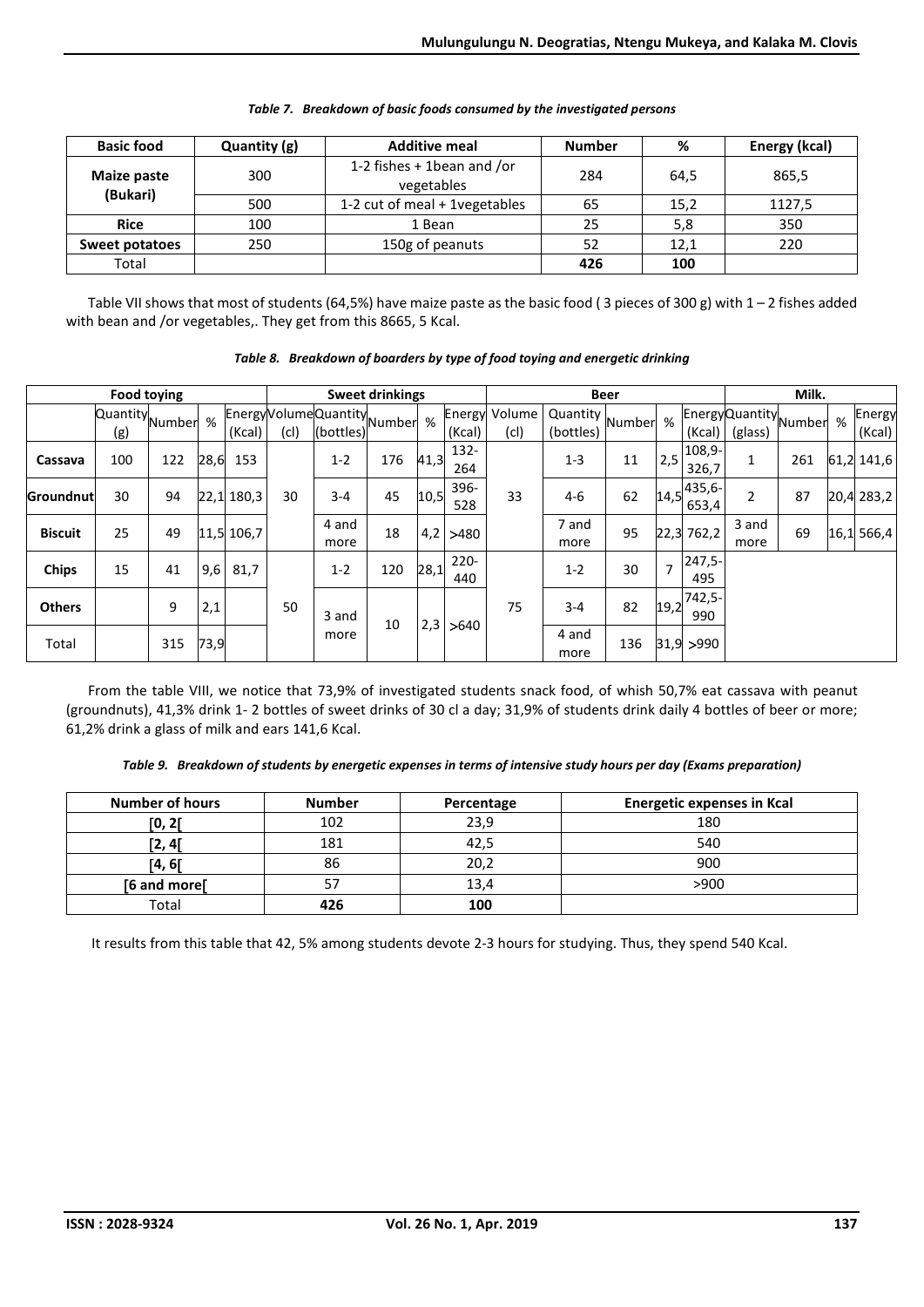| Expensed energy related to the | <b>Basal Metabolism</b> | <b>Total expensed</b> | <b>Number</b> | Percentage |
|--------------------------------|-------------------------|-----------------------|---------------|------------|
| activity (kcal)                | (Kcal)                  | energy (Kcal)         |               |            |
| 600-650                        | 1400-1450               | 2000-2100             | 13            | 3,1        |
| 651-700                        | 1451-1500               | 2102-2200             | 6             | 1,4        |
| 701-750                        | 1501-1550               | 2202-2300             | 49            | 11,5       |
| 751-800                        | 1551-1600               | 2302-2400             | 42            | 9,8        |
| 801-850                        | 1601-1650               | 2402-2500             | 99            | 23,1       |
| 851-900                        | 1651-1700               | 2502-2600             | 72            | 16,8       |
| 901-950                        | 1701-1750               | 2602-2700             | 31            | 7,3        |
| 951-1000                       | 1751-1800               | 2702-2800             | 21            | 4,8        |
| 1001-1050                      | 1801-1850               | 2802-2900             | 15            | 3,4        |
| 1051-1100                      | 1851-1900               | 2902-3000             | 20            | 4,6        |
| 1101-1050                      | 1901-1950               | 3002-3100             | 15            | 3,5        |
| 1051-1100                      | 1951-2000               | 3102-3200             | 16            | 3,8        |
| 1101-1150                      | 2001-2050               | 3202-3300             | 19            | 4,5        |
| 1151-1200                      | 2051-2100               | 3302-3400             | 8             | 1,9        |
| Total                          |                         |                       | 426           | 100        |

#### *Table 10.Breakdown of students by energetic expenses related to the activity and to basal metabolism*

Results of table X reveal that students whose energetic expense is between 2402 – 2600 Kcal and the energetic expenses between 801 – 900 Kcal are numerous and represent 39,9,4% .

#### *Table 11.Breakdown of students by the energetic expenses and gain*

| Expensed energy related to the<br>activity (kcal) | <b>Energrtic Gain</b> | <b>Number</b> | Percentage<br>(%) | <b>Nutritional status</b> |
|---------------------------------------------------|-----------------------|---------------|-------------------|---------------------------|
| 550-600                                           | 950-1000              | 43            | 10,1              | <b>Stoutness</b>          |
| 601-650                                           | 950-1000              | 42            | 9,9               | Stoutness                 |
| 651-700                                           | 700-750               | 30            | 7,0               | Normal                    |
| 701-750                                           | 750-800               | 18            | 4,2               | Normal                    |
| 751-800                                           | 700-750               | 12            | 2,8               | Normal                    |
| 801-850                                           | 800-850               | 13            | 3,1               | Normal                    |
| 851-900                                           | 800-850               | 20            | 4,7               | Normal                    |
| 851-900                                           | 501-550               | 39            | 9,2               | Under feed                |
| 901-950                                           | 950-100               | 10            | 2,3               | Normal                    |
| 951-1000                                          | 900-950               | 14            | 3,3               | Normal                    |
| 951-1000                                          | 601-650               | 45            | 10,6              | Under feed                |
| 1001-1050                                         | 900-100               | 5             | 1,2               | Normal                    |
| 1051-1100                                         | 1700-1750             | 10            | 2,3               | <b>Obese</b>              |
| 1101-1050                                         | 1600-1650             | 9             | 2,1               | Obese                     |
| 1051-1100                                         | 1400-1450             | 18            | 4,2               | Stoutness                 |
| 1051-1100                                         | 1400-1450             | 40            | 9,4               | Normal                    |
| 1101-1150                                         | 1100-1150             | 30            | 7,0               | Normal                    |
| 1151-1200                                         | 1200-1250             | 28            | 6,6               | Normal                    |
| Total                                             |                       | 426           | 100               |                           |

Results of table XI show that students with normal nutritional status are of majority (51, 6%) and having scattered energetic expenses and gains.

## **4 DISCUSSION**

At the end of the data analysis, results of this study show the following tendencies:

The table I shows that the sample is made of two sexes. The masculine sex is predominant and represents 90, 6% versus 9, and 4% for feminine sex. This means that women are less numerous and are living only in two buildings out of 20.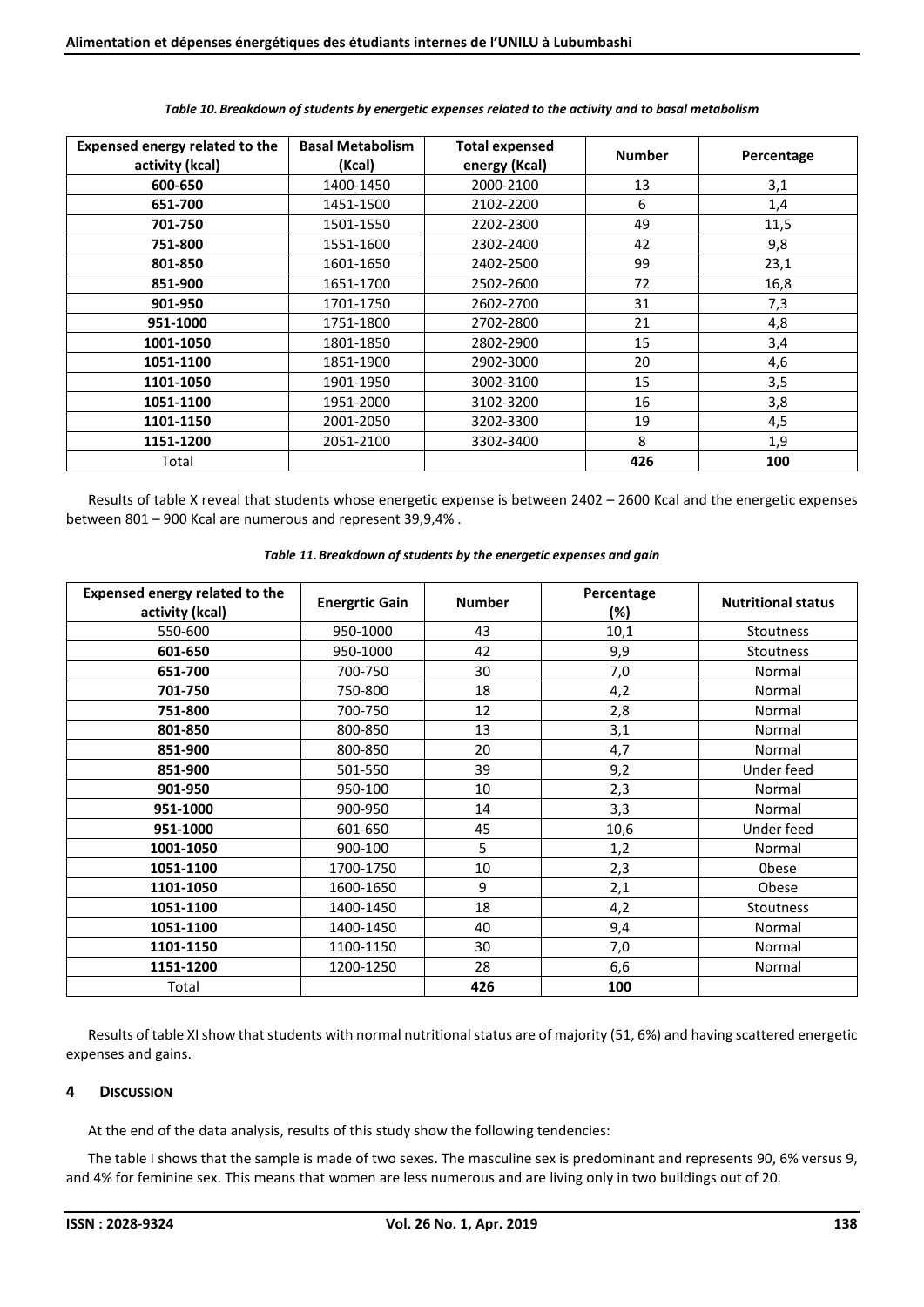From table II, it is noticed that students whose stature is between 161-165cm are more selected, i.e. 51, 1%, whereas those whose stature are between 176-180 cm are less represented, i.e. 2, 3%. The average stature (height) of most of students is due to genetic parameters. [12]

Results of table III indicates that boarders having the weight between 60 – 70 Kg are numerous, i.e. 41%. Then come those whose weight is between 70 -80 Kg, i.e. 26, 5%. Students having weight between 40 – 50 Kg, i.e. 2, 1% are less represented. This tendency can be understood by the fact that the stature and the weight are depending on genetic and environment factors. The weight is proportional to the stature. The two follow a distribution which obey to theoretical pattern of the Gauss law [13].

The table IV indicates that boarders having normal B M I which is comprised between 18,5 – 25,9 are more represented, i.e. 53,5%. The fact of having two meals daily, especially in the morning and in the evening with some picking up food between the two meals may justify their mass maintaining.

From table V we learn that boarders who are practicing different sportive games, in occurrence football, karate, weight lifting, judo, basketball, volleyball and boxing represent 26,8% of investigated. Those who do not practice sports but attending lessons, reading, preparing exams and quizzes, working at home (cooking, washing up) are representing 60,6%. This tendency means that the lack of sportive practicing leads to non-organization of competition in the boarding school. In addition, most of tutors or parents want their sons or daughters to devote more time to studying than to any other activity.

Tables VI, VII and VIII report' some informations related to the number of meals which are taken per day by boarder students, the nature and quantities of food taken. There is neither restaurants not canteens for boarder students in UNILU. So, the frequency of meal eating is not uniformized. Every student has got own frequency of meal eating depending on the schedule of daily activities, the availability of food or his financial means. However, most of students, i.e. 56, 8% have two meals a day, mainly in the morning and in the evening. It is in the evening that a student has more time to devote to the activity of cooking meal. The meal composition does not fit to nutritional requirements related to the student extra academic and academic activities. But it depends on the availability of food and diet habits. The break time at noon is devoted to chatting with friends or teachers. But, it also that moment which is devoted to picking at food. This food is made of cassava, peanuts, sweet potatoes, chips, maize, biscuits and sweet drinks. This food toying is contributing to provide sufficient energy to use for the afternoon lessons.

The table IX shows that 42, 5% of boarder students produce unintermitting intellectual efforts when preparing exams. This needs a supplement calorific supply of 540 Kcal [5]. Results of table X and XI give informations on energetical expenses due to the activity and to the basal metabolism of the investigated persons, and on the energetical gains issued from their feeding. It has been established that if the energy absorption exceeds the energy expense, thus we have a positive energetical balance. This situation leads to the weight gain in long term. The energy excess may be due to the fact that one person can eat more than what is necessary, or do few physical exercises. If the energy expense exceeds the energy absorption, we have a negative energetical balance. This situation leads to the weight loss. The negative energetical balance derives from the fact that the consumption of food is inferior to the energy expense and/or the physical activity. So, the energetical expense is increasing. When comparing the table IV relating to breakdown of students by the bodily mass index (B M I) and tables X and XI relating to energetical expenses and energetical gains, we come to the following synthesis table XII:

#### *Table 12.Nutritional status of boarder students (in %)*

| <b>Nutritional status</b> | BM I         | Energetical balance | Average |
|---------------------------|--------------|---------------------|---------|
| Obese                     | 3,3          |                     | 3,9     |
| Stoutness                 | $\sim$<br>23 | 24.2                | 23,6    |
| Normal                    | 53,5         | 51,6                | 52,6    |
| Under feed                | 20,2         | 19,8                | 20,0    |

Results of the above table, taking into account measures of the bodily mass index (BMI) and the calculation of the energetical expenses due to the effort, and calculation of energetical gains deriving from food intake show the same tendency.

The light differences of numerals mays due to the metabolism trouble or to the investigated person illness which have not been taken into account. The sport practice may as well have an effect on the nutritional status. When a person is sick, especially the case of infectious disease going with fever, the bodily temperature will increase, and so energetical expenses will increase. [14]

The table XI shows that when we take into account consumptions, we notice that the percentage of obeses and stoutness individuals increases than the one deriving from the anthropometric statements. We can assess that the difference may due to sport practice leading to calories supplementary expenses which make change the concerned persons the nutritional status